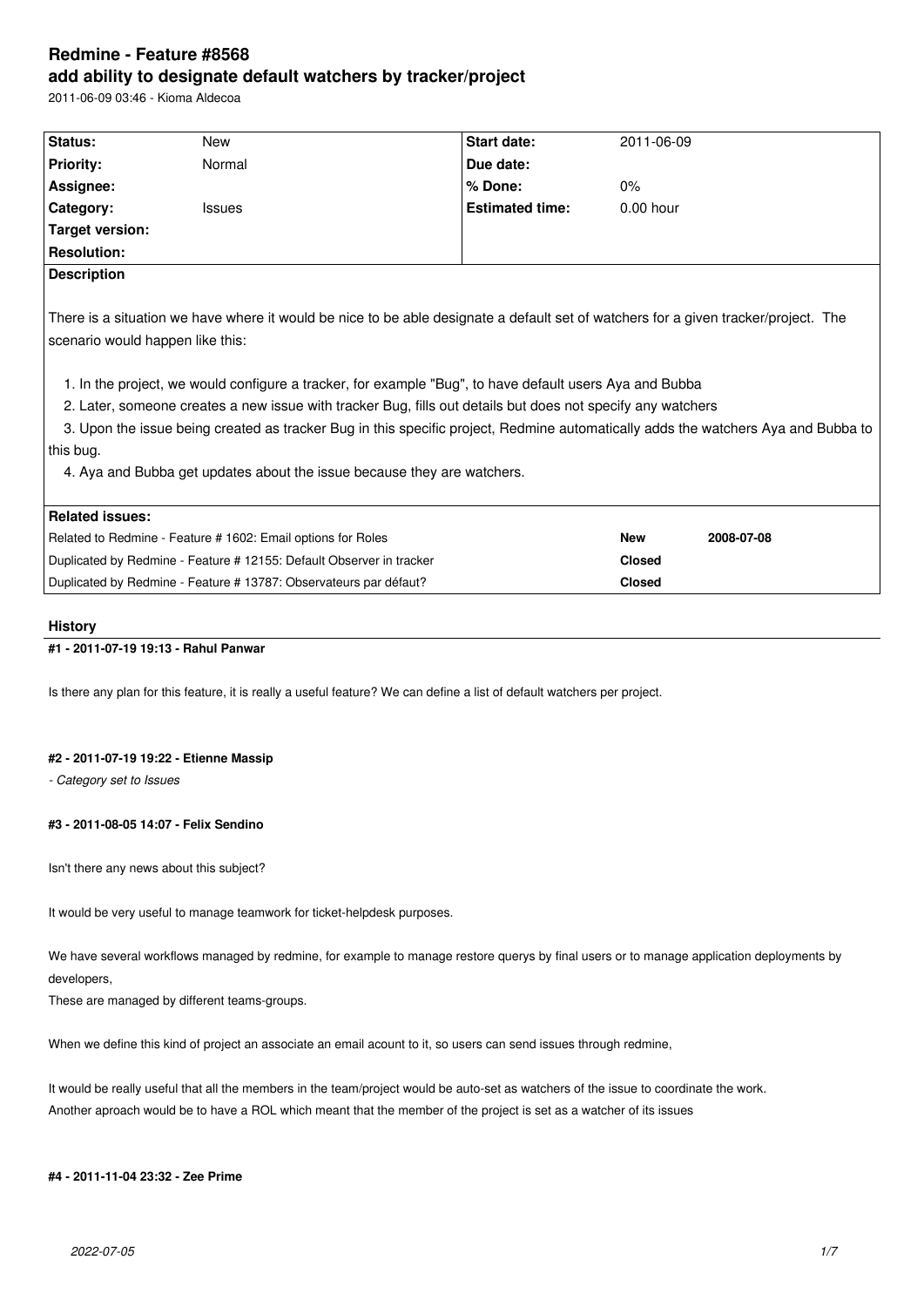Here's what we're using:

In Settings->Project, you can specify a role for the default watchers. You could use an existing role (e.g. "Manager") or create a new one (e.g. "Watcher"). Whenever a new issue is created, anyone who is in that role for that project is set as a default watcher for the issue. If the user creating the issue has permission to edit watchers, they can override this, but we've found that in most cases nobody even looks at the watchers list when they create a new issue and they just leave it as the default. Because this is hooked directly into the Issue constructor, it works regardless of whether you create an issue through the web interface, the API, incoming email, etc.

-Z'

```
PS: This is a patch against redmine 1.1.1.
Index: app/views/settings/_projects.rhtml
 ===================================================================
 --- app/views/settings/ projects.rhtml (revision 505)
+++ app/views/settings/_projects.rhtml (revision 518)
@@ -9,8 +9,11 @@
 <p><%= setting_check_box :sequential_project_identifiers %></p>
 <p><%= setting_select :new_project_user_role_id,
      Role.find_all_givable.collect {|r| [r.name, r.id.to_s]},
     :blank => "--- #{|(:actionview_instancetag_blank_option)} ---" %></p>
 +
 +<p><%= setting_select :default_watchers_role_id,
      ([[""", "0"] + \text{Role.find} all_givable-collect } \{|r| [r.name, r.id.to_s]\} )%></p>
 </div>
 <%= submit_tag l(:button_save) %>
Index: app/controllers/issues_controller.rb
 ===================================================================
--- app/controllers/issues_controller.rb (revision 505)
+++ app/controllers/issues_controller.rb (revision 518)
@@ -292,10 +292,15 @@
     return false
    end
    @issue.start_date ||= Date.today
 + @issue.watcher_user_ids ||= []
 + @watcher_role = Role.find(Setting.default_watchers_role_id)
    if !@watcher_role.nil?
 + @issue.watcher_user_ids |= @project.users_by_role[@watcher_role].collect{|u| u.id}
    end
    if params[:issue].is_a?(Hash)
     @issue.safe_attributes = params[:issue]
     if User.current.allowed_to?(:add_issue_watchers, @project) && @issue.new_record?
      - @issue.watcher_user_ids = params[:issue]['watcher_user_ids']
       + @issue.watcher_user_ids |= params[:issue]['watcher_user_ids']
     end
    end
   @ issue.author = User.current
Index: config/settings.yml
     ===================================================================
```
--- config/settings.yml (revision 505)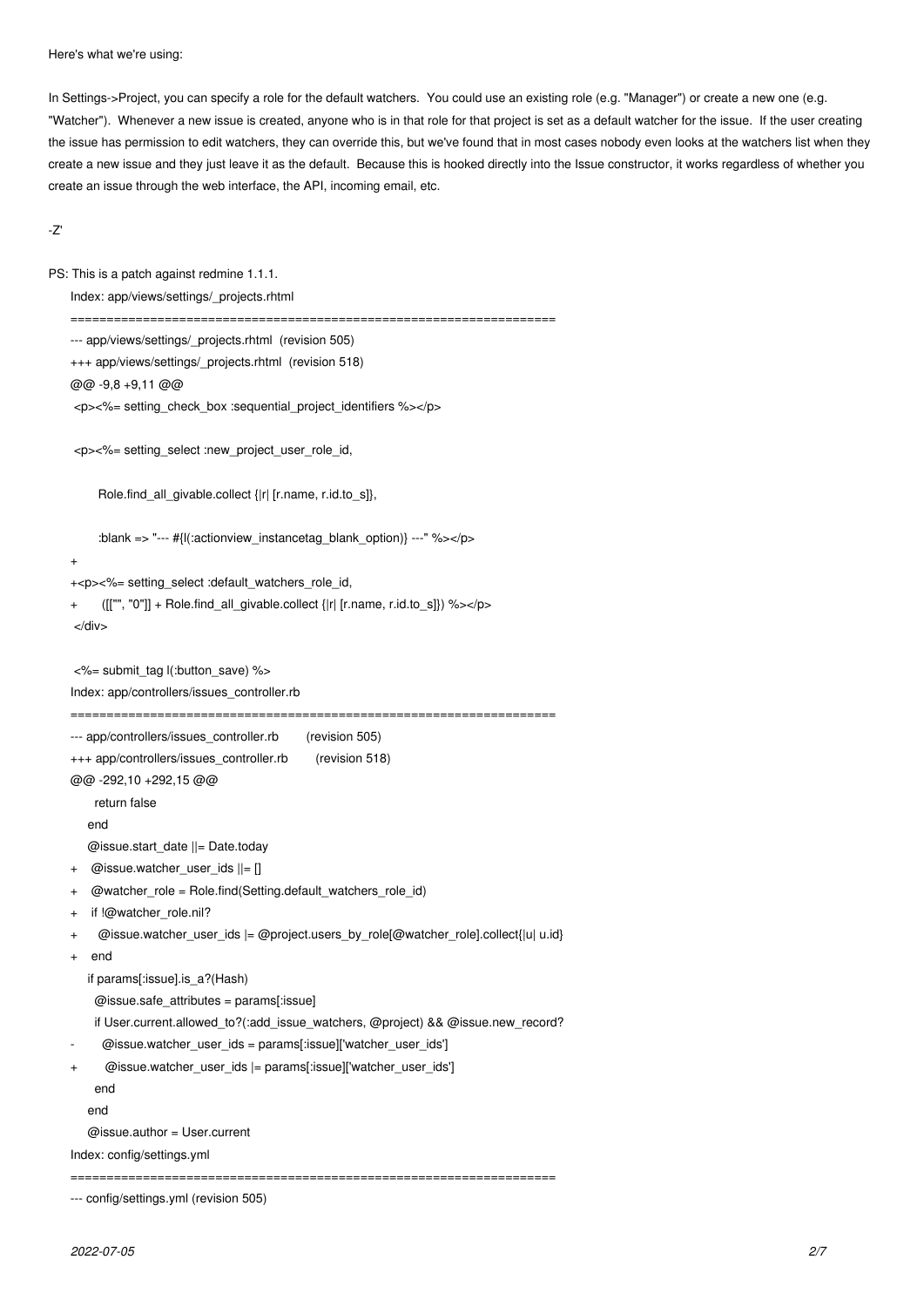+++ config/settings.yml (revision 518) @@ -164,6 +164,10 @@ new project user role id: format: int default: '' +# Role that denotes the default watchers +default\_watchers\_role\_id: + format: int + default: 0 sequential project identifiers: default: 0 # encodings used to convert repository files content to UTF-8 Index: config/locales/en.yml =================================================================== --- config/locales/en.yml (revision 505) +++ config/locales/en.yml (revision 518) @@ -351,6 +351,7 @@ setting\_openid: Allow OpenID login and registration setting\_password\_min\_length: Minimum password length setting\_new\_project\_user\_role\_id: Role given to a non-admin user who creates a project + setting\_default\_watchers\_role\_id: Role containing all of the default watchers for a project setting\_default\_projects\_modules: Default enabled modules for new projects setting issue done ratio: Calculate the issue done ratio with setting issue done ratio issue field: Use the issue field

#### **#5 - 2011-12-05 18:57 - Razi Baluchi**

Emailed requests do not appear to pickup the default watchers.

### **#6 - 2012-01-20 00:55 - j l**

#### Hi,

I tested this with 1.3 and it works great IF ALL the projects have someone assigned as a default watcher. It broke creating new issues for projects that didn't have a default watcher defined. The issue (at least I think) is that @watcher\_role is not nil, but returns empty if it can't find any user ids associated with that role. (in app/controllers/issues\_controller.rb). My experience with ruby is less than 10 minutes, so let me know if there's a better way. Maybe there's something else going on, but this seemed to fix it.

I changed

@issue.watcher\_user\_ids |= @project.users\_by\_role[@watcher\_role].collect{|u| u.id}

#### to

if @project.users\_by\_role[@watcher\_role] @issue.watcher\_user\_ids |= @project.users\_by\_role[@watcher\_role].collect{|u| u.id} end

Thanks for this patch, works awesome otherwise!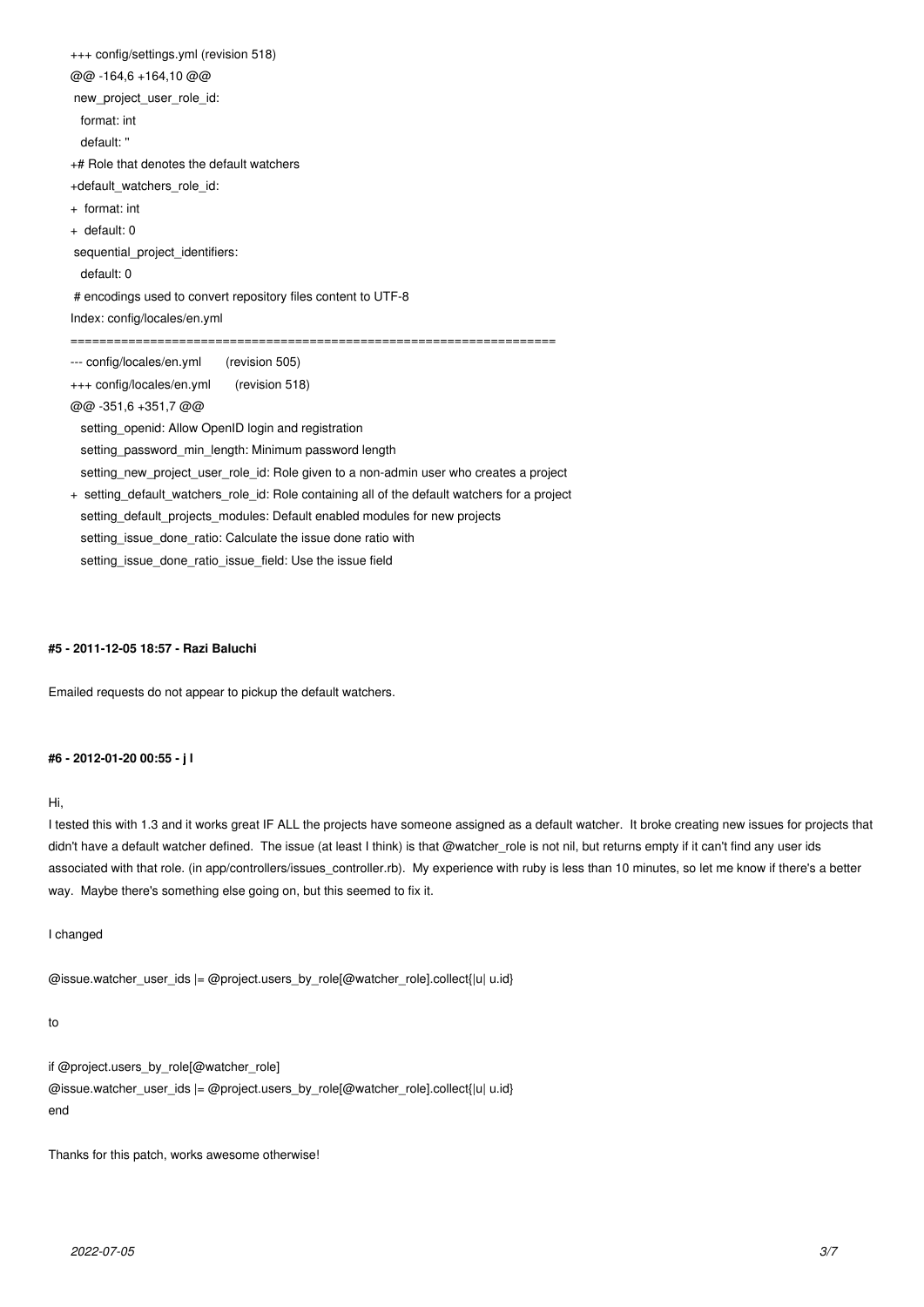## **#7 - 2012-01-20 01:05 - j l**

Also, the default watcher works for me when an email creates an issue automatically

### **#8 - 2013-07-02 12:02 - Sergio Talente**

In my company we are trying to do the same: opening an issue by email having a default watcher notified at the same time.

I tried to apply the patch you published but it is not possible because we are using a different version of Redmine.

Could you be so kind to post the patch for Redmine version 1.4.4?

Thanks in advance.

# **#9 - 2014-05-15 11:18 - Antoine Gefflot**

In my company, people request to be able to define default watchers for issues Many way to do that:

- Add the capability for each user to be a default watcher
- Add the capability to define many roles as default watchers
- Add the capability to set all members as default watchers

The third one seems to be the simplest but I prefer the second one

### **#10 - 2014-11-17 17:03 - Damon Tabb**

Has this been implemented? Our developer is running 2.3.1.stable. I handle software testing on our end of things, and it would be super useful if I could just be selected as a default watcher on ALL new issues (since testers/developers sometimes forget to select me as a watcher when creating new bugs), that way I could receive emails when bugs are added, updated, etc.... This seems like a very basic feature, no?

## **#11 - 2014-11-18 00:02 - Mischa The Evil**

Damon Tabb wrote:

*Has this been implemented?*

No, it is not.

#### **#12 - 2015-06-30 19:27 - Blaise Alleyne**

+1

## **#13 - 2015-09-16 12:16 - Kevin Palm**

+1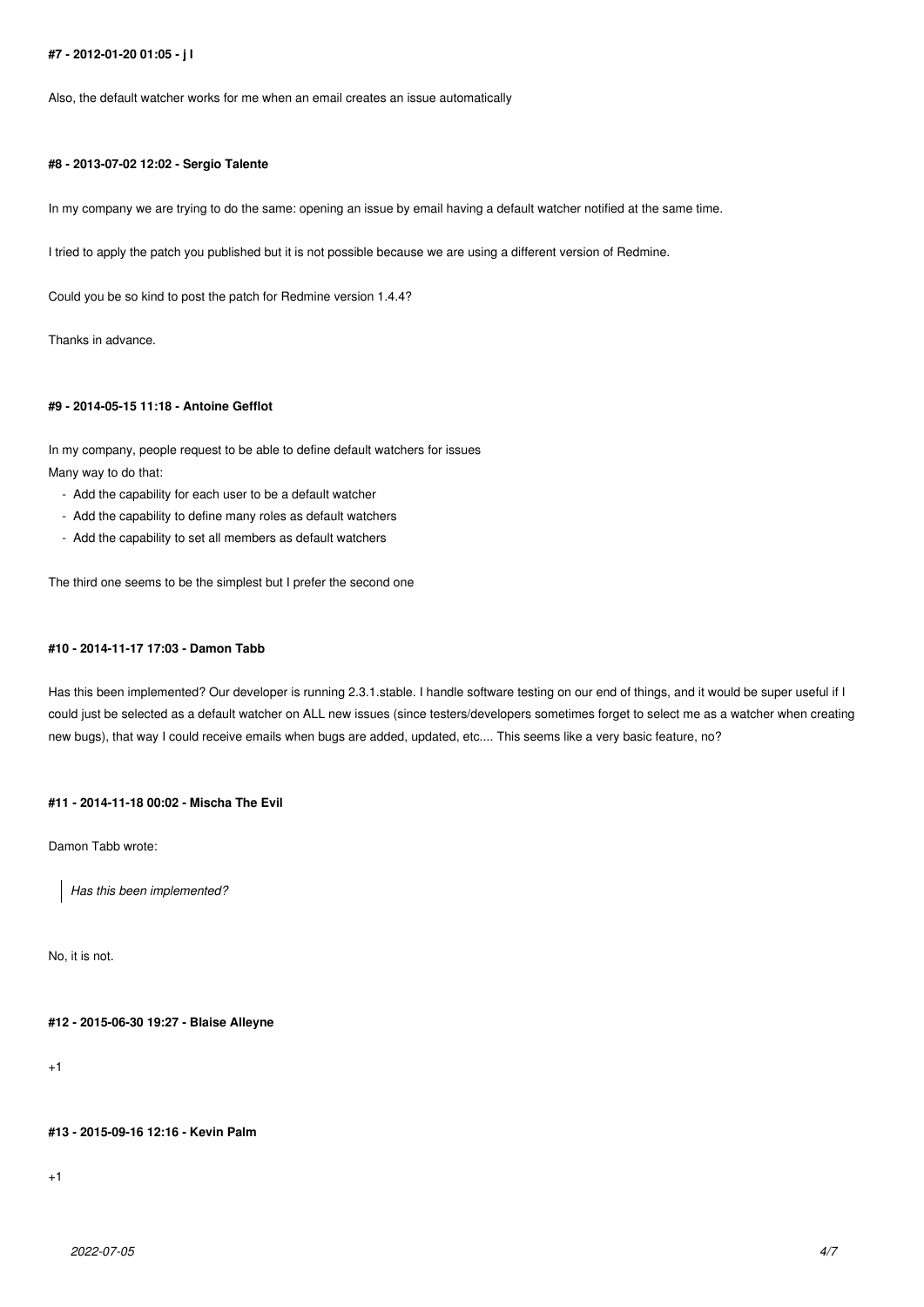$+1$ 

#### **#15 - 2016-02-02 19:49 - philip champon**

```
+1
```

```
also, here's a patch for 3.2
diff -rub '--exclude=log' '--exclude=tmp' /tmp/foo/app/models/issue.rb ./app/models/issue.rb
 --- /tmp/foo/app/models/issue.rb 2015-12-06 14:06:19.000000000 +0000
+++ ./app/models/issue.rb 2016-02-02 18:40:25.468758582 +0000
 @@ -175,6 +175,10 @@
      # set default values for new records only
     self.priority ||= IssuePriority.default
     self.watcher user ids = []+ # force project= method to run, generate default watchers
 + if attributes && proj = attributes[:project] || attributes["project"]
       self.project = proj
     end
     end
    end
 @@ -364,6 +368,12 @@
       self.fixed_version_id = project.default_version_id
      end
     end
 + if new_record?
 + watcher_role = Role.find(Setting.default_watchers_role_id)
 + if !watcher_role.nil? && project.users_by_role[watcher_role]
 + self.watcher_user_ids |= project.users_by_role[watcher_role].collect &:id
 + end
 + end
    self.project
    end
diff -rub '--exclude=log' '--exclude=tmp' /tmp/foo/app/views/settings/_projects.html.erb ./app/views/settings/_projects.html.erb
 --- /tmp/foo/app/views/settings/_projects.html.erb 2015-12-06 14:06:19.000000000 +0000
 +++ ./app/views/settings/_projects.html.erb 2016-02-02 17:34:57.310787484 +0000
 @@ -14,6 +14,9 @@
  <p><%= setting_select :new_project_user_role_id,
                Role.find_all_givable.collect {|r| [r.name, r.id.to_s]},
                :blank => "--- #{l(:actionview_instancetag_blank_option)} ---" %></p>
 +
 +<p><%= setting_select :default_watchers_role_id,
 + ([["", "0"]] + Role.find_all_givable.collect {|r| [r.name, r.id.to_s]}) %></p>
  </div>
```
<%= submit\_tag l(:button\_save) %>

diff -rub '--exclude=log' '--exclude=tmp' /tmp/foo/config/locales/en.yml ./config/locales/en.yml

--- /tmp/foo/config/locales/en.yml 2015-12-06 14:06:23.000000000 +0000

```
+++ ./config/locales/en.yml 2016-02-02 17:46:07.441171951 +0000
```
@@ -352,6 +352,7 @@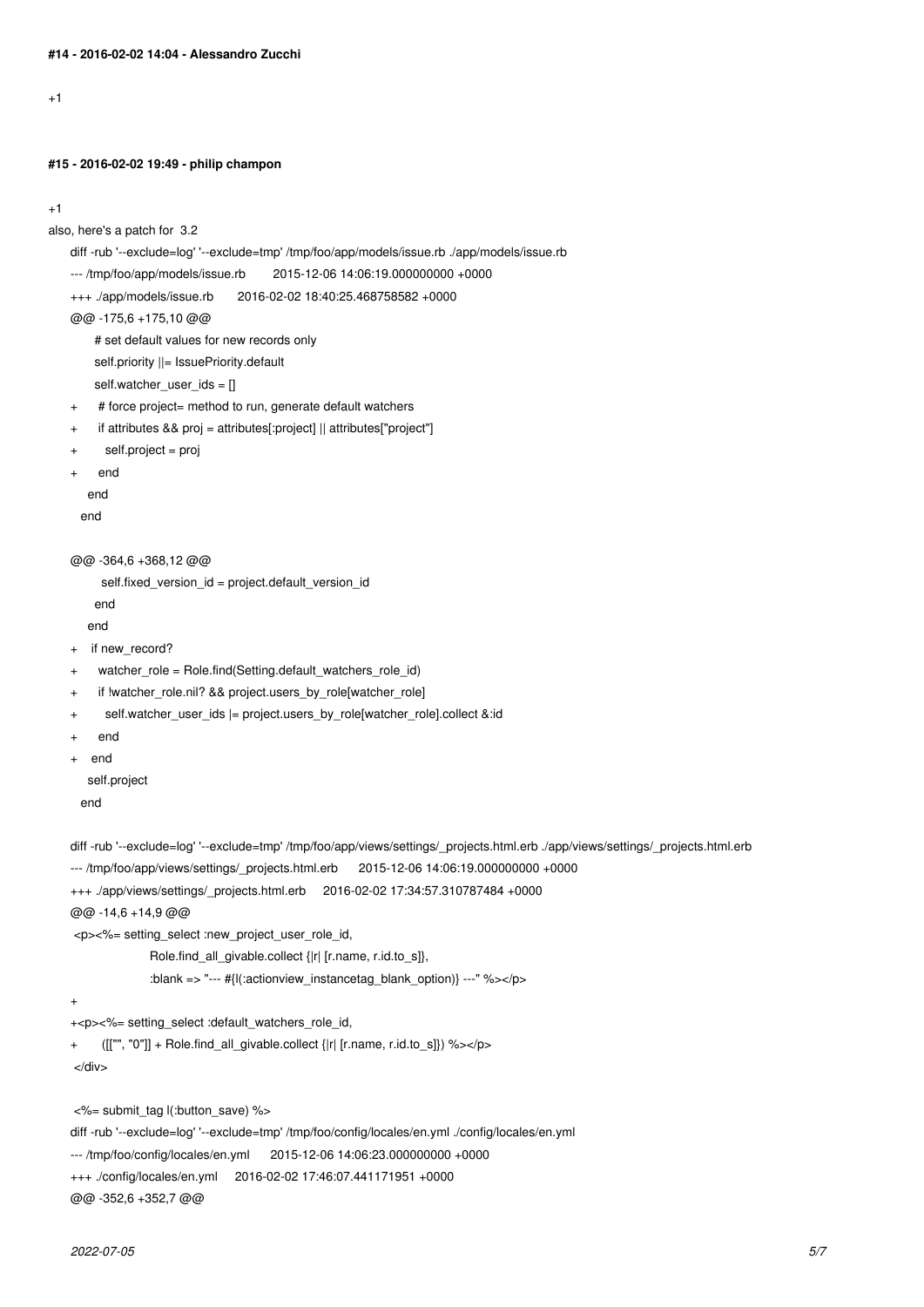field total estimated hours: Total estimated time field\_default\_version: Default version

- + setting\_default\_watchers\_role\_id: Role containing all of the default watchers for a project
	- setting\_app\_title: Application title
	- setting\_app\_subtitle: Application subtitle
- setting\_welcome\_text: Welcome text
- diff -rub '--exclude=log' '--exclude=tmp' /tmp/foo/config/settings.yml ./config/settings.yml
- --- /tmp/foo/config/settings.yml 2015-12-06 14:06:23.000000000 +0000
- +++ ./config/settings.yml 2016-02-02 17:57:32.200183079 +0000
- @@ -257,3 +257,6 @@
	- default:
	- '6'
	- '7'
- +default\_watchers\_role\_id:
- + format: int
- + default: 13

# **#16 - 2016-05-10 05:54 - Go MAEDA**

*- Duplicated by Feature #13787: Observateurs par défaut? added*

# **#17 - 2016-05-31 09:57 - Vlad Belkov**

 $+1$ 

# **#18 - 2016-06-23 16:05 - Dan MP**

Thank you for the patch @Philip Champon. Really helpful. Unfortunately is broking the import issue functionality. I think has something to do with the Trackers, but as I'm a newbie in Redmine and 0 experience in Ruby I can't tell where the problem really is. Also the logs are for me a mystery. If you can guide me what logs to look I can be of some help.

Again thank you for the work around it saved me some troubles.

# **#19 - 2016-06-25 12:36 - Sebastian Paluch**

 $+1$ related to #1602

# **#20 - 2016-07-18 14:41 - Toshi MARUYAMA**

*- Related to Feature #1602: Email options for Roles added*

# **#21 - 2017-01-25 22:07 - Fred B**

Zee Prime wrote:

*Here's what we're using:*

*In Settings->Project, you can specify a role for the default watchers. You could use an existing role (e.g. "Manager") or create a new one (e.g.*